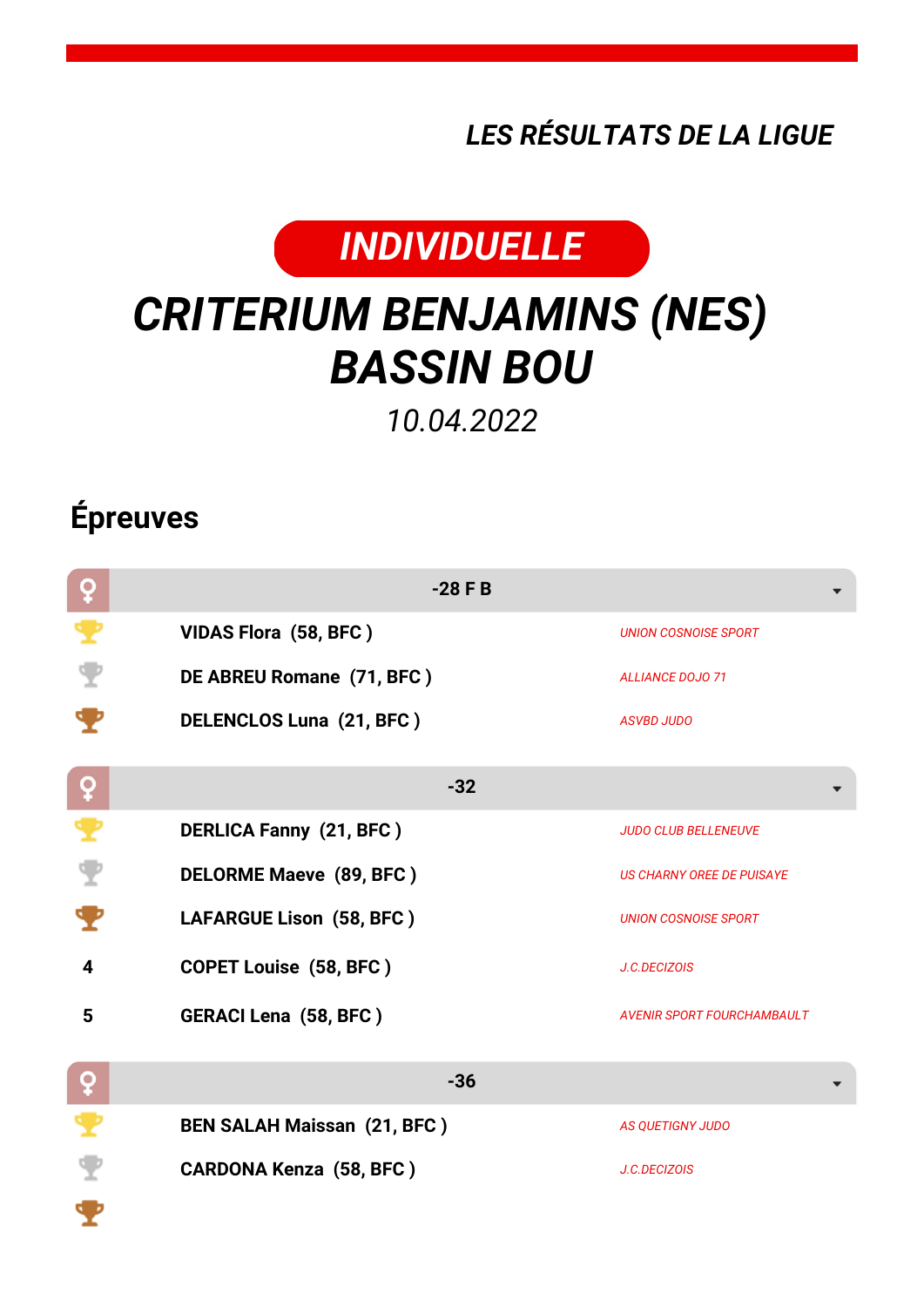|           | <b>JOLLA Lana Lule (21, BFC)</b> | <b>F.R SAULON LA CHAPELLE SECT J</b> |
|-----------|----------------------------------|--------------------------------------|
|           | <b>SCHIFANO Chloe (21, BFC)</b>  | C.I. F.S. CHEVIGNY ST SAUVEUR        |
| 5         | <b>DECHANET Sienna (21, BFC)</b> | <b>ASVBD JUDO</b>                    |
| 5         | <b>RENAULT Elise (21, BFC)</b>   | SHO BU KAI REGIONAL MONTBARD         |
|           | EL JANATI Ines (21, BFC)         | <b>AS QUETIGNY JUDO</b>              |
|           | SOARES Clara (21, BFC)           | <b>F.R SAULON LA CHAPELLE SECT J</b> |
|           | <b>TAPIN Clara (58, BFC)</b>     | UNION COSNOISE SPORT                 |
| <b>NC</b> | YEZZAOUI Insaf (71, BFC)         | <b>J.C.CREUSOTIN</b>                 |

| $\overline{Q}$ | $-40$                                 |                              |
|----------------|---------------------------------------|------------------------------|
|                | SAFII Assia (71, BFC)                 | <b>J.C.CHALONNAIS</b>        |
|                | PRESSOIR Lucie (89, BFC)              | <b>J.C.MIGENNES</b>          |
|                | <b>CAMERINI Chloe (21, BFC)</b>       | <b>JUDO FONTAINOIS</b>       |
|                | <b>CARADO Appolline (21, BFC)</b>     | <b>JUDO CLUB BELLENEUVE</b>  |
| 5              | GOMEZ Lea (89, BFC)                   | <b>JC VILLENEUVE/S/YONNE</b> |
| 5              | LION Anais (71, BFC)                  | <b>J.C.CREUSOTIN</b>         |
| 7              | <b>CHARLES Romane (21, BFC)</b>       | <b>JC SEMUR EN AUXOIS</b>    |
| ò              | $-44$                                 |                              |
|                | LIEUTET Melissa (21, BFC)             | <b>AS QUETIGNY JUDO</b>      |
|                | PIOT Agathe (89, BFC)                 | <b>J.C.MIGENNES</b>          |
|                | <b>CHAMPION Oksana (89, BFC)</b>      | <b>JC VILLENEUVE/S/YONNE</b> |
|                | DECHELOTTE-PETIT Clementine (71, BFC) | A.M.CHATENOY LE ROYAL        |
| 5              | <b>GALLARATI Elsa (71, BFC)</b>       | <b>JC BLANZYNOIS</b>         |
| 5              | <b>KACHIN Sana (21, BFC)</b>          | <b>ARTS MART CHENOVE</b>     |

 $\frac{Q}{\sqrt{2}}$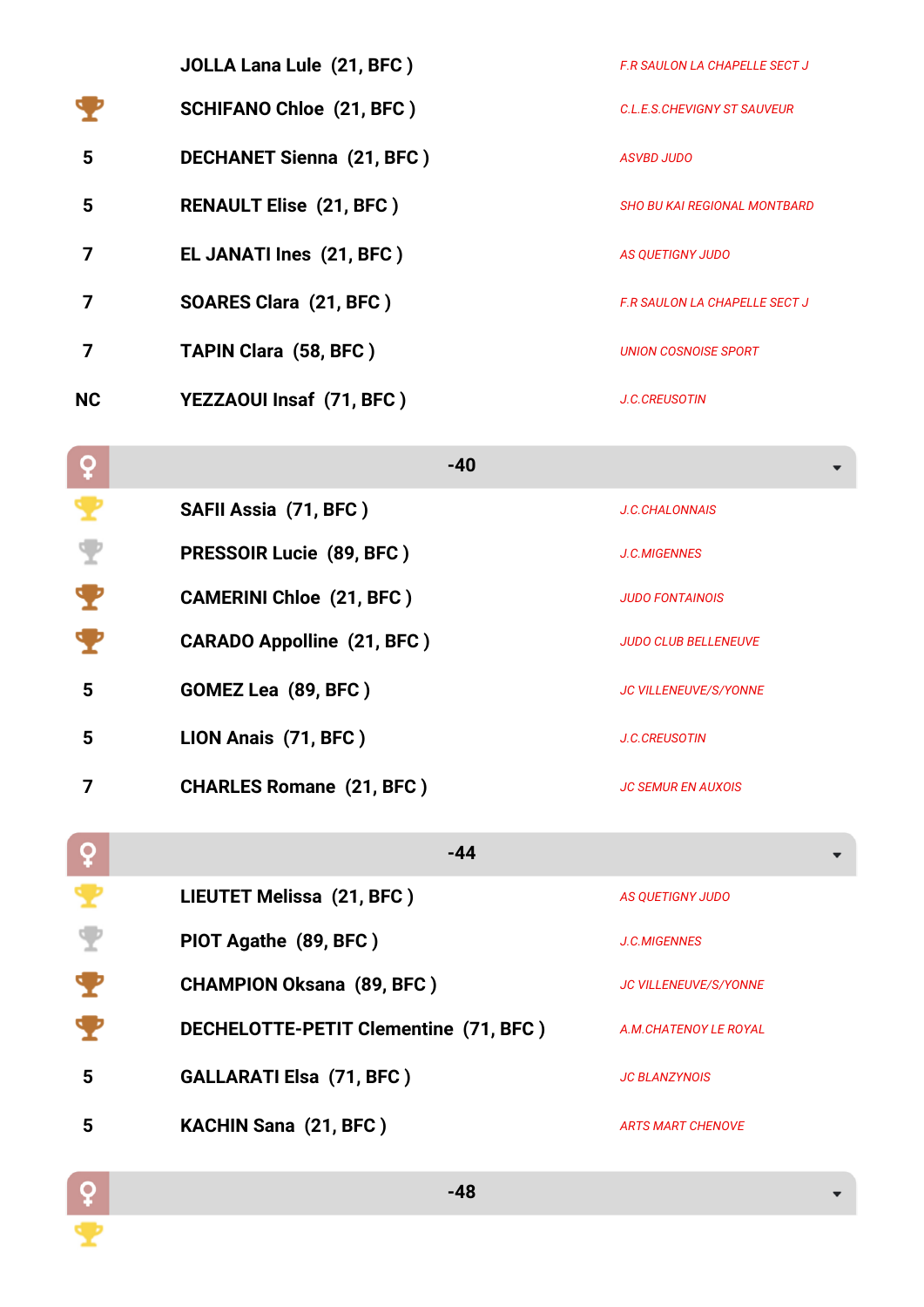|    | <b>BARBOUCHI Malak (21, BFC)</b>       | <b>JUDO CLUB DIJONNAIS</b> |
|----|----------------------------------------|----------------------------|
|    | <b>SEBELLIN Melanie (21, BFC)</b>      | AS QUETIGNY JUDO           |
| Ч, | <b>ABDELLATIF Charline (89, BFC)</b>   | <b>JUDO CLUB CLEMENTIN</b> |
| 4  | <b>MOUSSU Maiwenn (89, BFC)</b>        | US CHARNY OREE DE PUISAYE  |
| 5  | <b>BLOT FONTAINE Isaline (58, BFC)</b> | <b>ESCN JUDO</b>           |

| ç | $-52$                               |                                  |
|---|-------------------------------------|----------------------------------|
|   | VILLEMIN Julie (21, BFC)            | JUDO CLUB DE MARSANNAY LA COTE   |
|   | GULER Alya (89, BFC)                | <b>JUDO CLUB CLEMENTIN</b>       |
|   | <b>BARAOUZ Chaima (89, BFC)</b>     | AUXR_JUDO                        |
|   | <b>REFALO Lucie (89, BFC)</b>       | <b>SENS ARTS MARTIAUX</b>        |
| 5 | KOSPICZEWICZ Lilou (71, BFC)        | <b>JC BLANZYNOIS</b>             |
| 5 | LIEUTET Maelyne (21, BFC)           | <b>JUDO CLUB ISSOIS</b>          |
| 7 | DELAGE Chloe (89, BFC)              | <b>US CHARNY OREE DE PUISAYE</b> |
| ò | $-57$                               |                                  |
|   | <b>NICOLLE Maylie (58, BFC)</b>     | <b>DOJO NIVERNAIS</b>            |
|   | <b>RENAUD Fleur Marie (89, BFC)</b> | <b>SENS ARTS MARTIAUX</b>        |
|   | <b>AUGER Alicia (58, BFC)</b>       | A.S.AMIC.VAUZELLES               |
| 4 | PREAUX Emma (58, BFC)               | <b>ESCN JUDO</b>                 |
| 5 | <b>DUPONT Melina (71, BFC)</b>      | <b>MACON JUDO</b>                |
| ò | $+63$                               |                                  |
|   | <b>BLUZAT Leyna (21, BFC)</b>       | <b>JC SEMUR EN AUXOIS</b>        |
|   | <b>FOLLAIN Noemie (21, BFC)</b>     | <b>AS QUETIGNY JUDO</b>          |
|   | SERGI Eleana (71, BFC)              | <b>J.C.CREUSOTIN</b>             |

 $\overline{a}$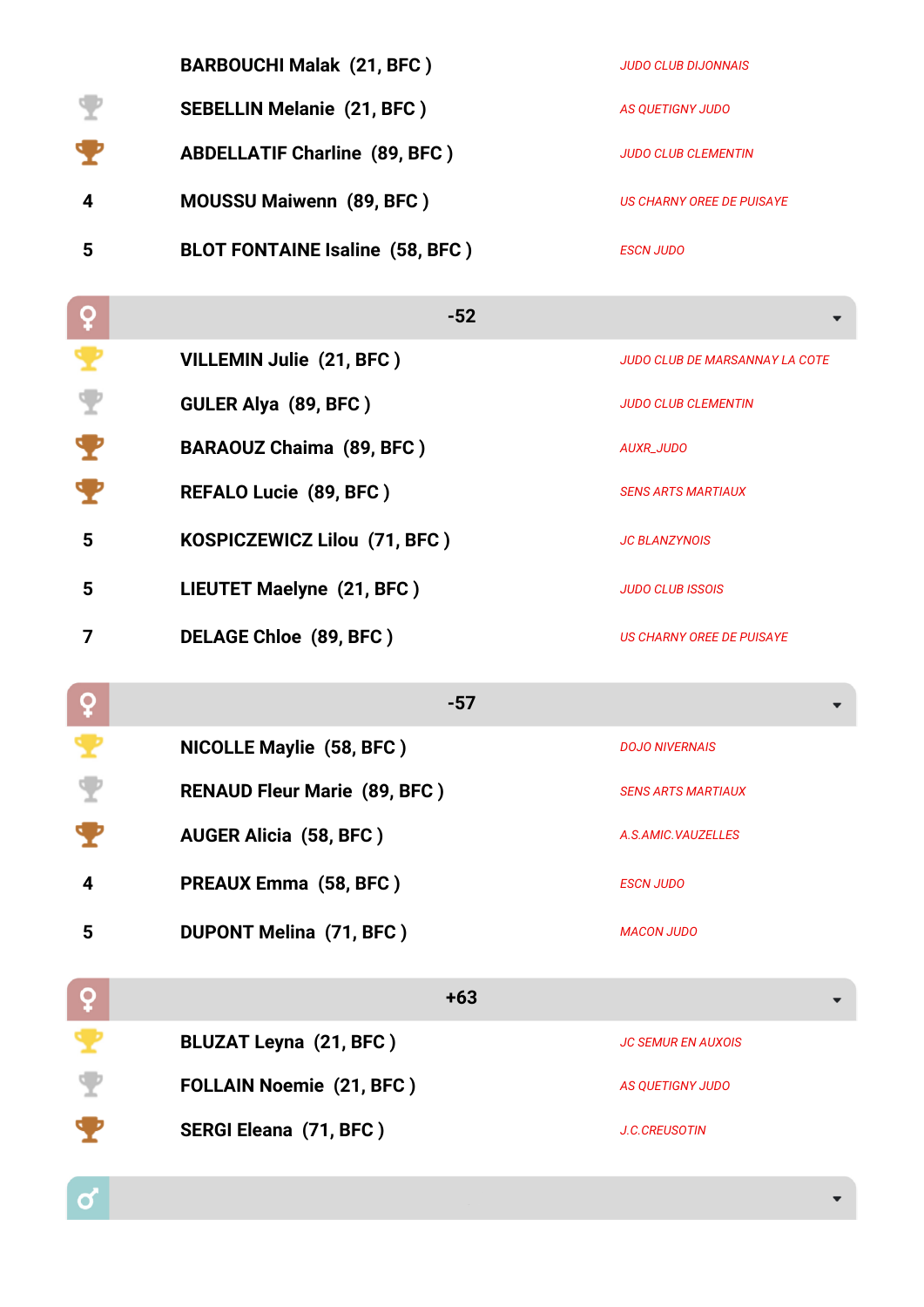**-26 M B**

**SIMON Clement (89, BFC )** *US CHARNY OREE DE PUISAYE*

| $\mathbf{Q}$ | $-30$                                        |                                       |
|--------------|----------------------------------------------|---------------------------------------|
|              | PIRES Paul Arthur (21, BFC)                  | <b>JUDO FONTAINOIS</b>                |
|              | <b>COSTA REDOL Ewen (71, BFC)</b>            | <b>J.C.CREUSOTIN</b>                  |
|              | <b>FARCY Noe (21, BFC)</b>                   | <b>JUDO CLUB AUXONNAIS</b>            |
|              | PARIS Robin (89, BFC)                        | JC VILLENEUVE/S/YONNE                 |
| 5            | <b>BONNET Evenn (58, BFC)</b>                | <b>UNION COSNOISE SPORT</b>           |
| 5            | PIGNET Cesar (21, BFC)                       | ALC LONGVIC JUDO                      |
| 7            | <b>BOUAICHA Kenzi (71, BFC)</b>              | J.C.CHALONNAIS                        |
| 7            | GATT Luca (71, BFC)                          | <b>JUDO CLUB LOUHANNAIS</b>           |
| <b>NC</b>    | <b>BAKA Fahim (21, BFC)</b>                  | <b>TALANT JUDO</b>                    |
| <b>NC</b>    | <b>BERARD Maxence (89, BFC)</b>              | <b>JUDO CLUB APPOIGNY</b>             |
| <b>NC</b>    | <b>BOUDET Arthur (58, BFC)</b>               | A.S.AMIC.VAUZELLES                    |
| <b>NC</b>    | <b>BOUDET Victor (58, BFC)</b>               | A.S.AMIC.VAUZELLES                    |
| <b>NC</b>    | <b>BRUNET Alexis (21, BFC)</b>               | <b>JUDO CLUB BELLENEUVE</b>           |
| <b>NC</b>    | DINET Jules (21, BFC)                        | <b>ASVBD JUDO</b>                     |
| <b>NC</b>    | <b>FERREIRA Louis Gabin (71, BFC)</b>        | <b>FOYER RURAL DE CRECHES / SAONE</b> |
| <b>NC</b>    | <b>GABRIEL LEGROUX Leandre (71, BFC)</b>     | <b>BUDOKAN CHALONNAIS</b>             |
| <b>NC</b>    | LIAOUI Rayn (58, BFC)                        | A.S.AMIC.VAUZELLES                    |
| <b>NC</b>    | LOMBART Clement (71, BFC)                    | <b>J.C.ST MARCEL</b>                  |
| <b>NC</b>    | <b>PARANT Maxime (21, BFC)</b>               | C.L.E.S.CHEVIGNY ST SAUVEUR           |
| <b>NC</b>    | <b>RAVENET Axel (71, BFC)</b>                | <b>J.C.CHALONNAIS</b>                 |
| <b>NC</b>    | <b>RENAUD VIOU Francois-Marius (89, BFC)</b> | <b>SENS ARTS MARTIAUX</b>             |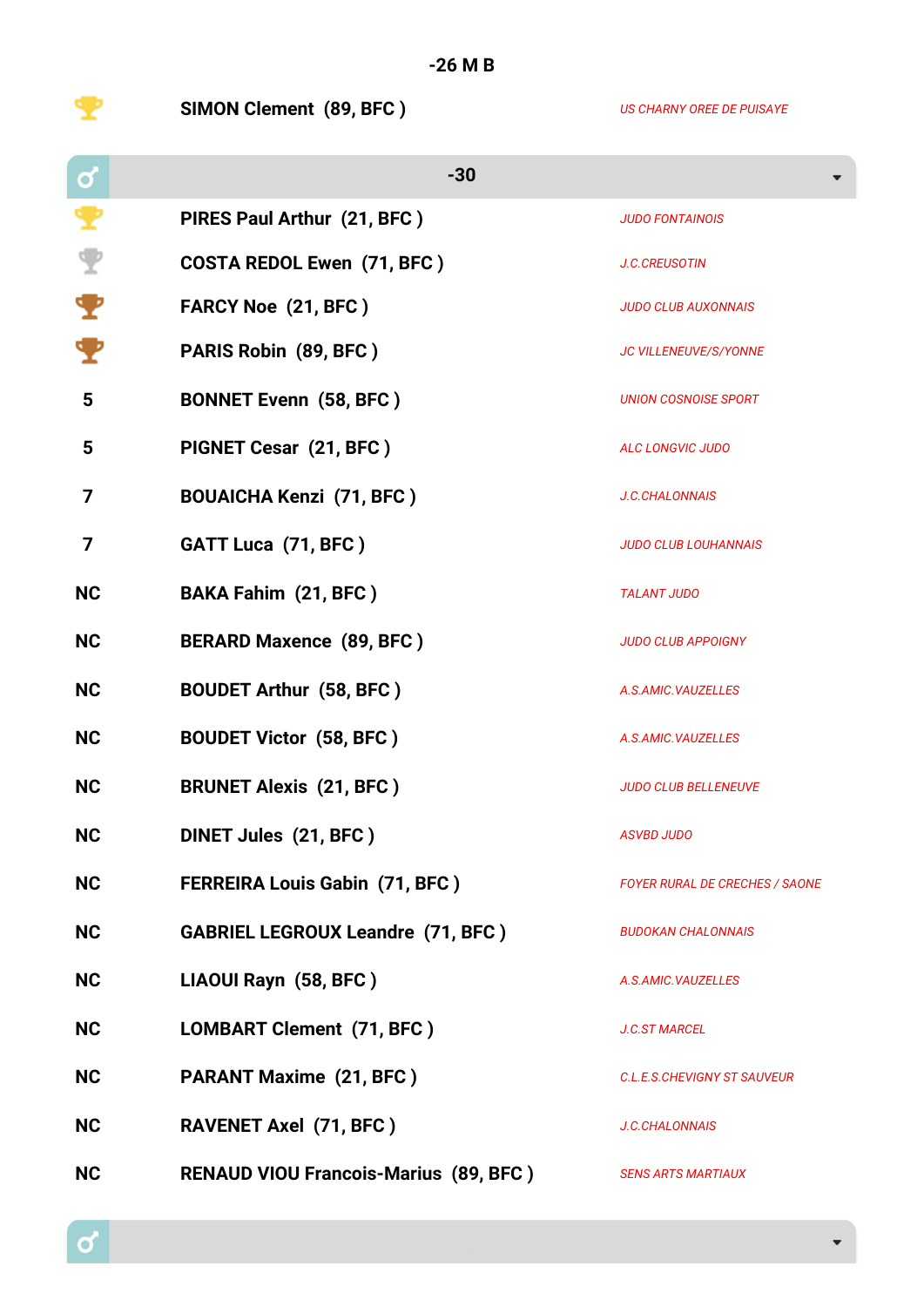|                      | <b>LAHRIFI Moulay Mountasir (21, BFC)</b> | AS QUETIGNY JUDO                 |
|----------------------|-------------------------------------------|----------------------------------|
| $\blacktriangledown$ | <b>DUVIEUSART Paul (21, BFC)</b>          | <b>JUDO CLUB DIJONNAIS</b>       |
| т                    | RION Alban (71, BFC)                      | <b>J.C.CHALONNAIS</b>            |
|                      | <b>TORRES Maxime (58, BFC)</b>            | A.S.AMIC.VAUZELLES               |
| 5                    | <b>BADER Bilel (21, BFC)</b>              | AS QUETIGNY JUDO                 |
| 5                    | RAY Quentin (71, BFC)                     | <b>JC ST GENGOUX LE NATIONAL</b> |
| 7                    | <b>LEMANCEAU Lorenzo (21, BFC)</b>        | <b>JUDO CLUB DIJONNAIS</b>       |
| 7                    | <b>TETU Marius (71, BFC)</b>              | <b>JC ST GENGOUX LE NATIONAL</b> |
| <b>NC</b>            | <b>BAUDEMENT William (21, BFC)</b>        | <b>SPORTING CLUB SELONGEEN</b>   |
| <b>NC</b>            | <b>BRIANTI RAYMOND Malo (71, BFC)</b>     | <b>J.C.CHALONNAIS</b>            |
| <b>NC</b>            | <b>CHAILLOU Masaki (21, BFC)</b>          | <b>JC SEMUR EN AUXOIS</b>        |
| <b>NC</b>            | <b>CHAPUIS Julien (89, BFC)</b>           | JC VILLENEUVE/S/YONNE            |
| <b>NC</b>            | <b>CONTET Hugo (21, BFC)</b>              | <b>JUDO FONTAINOIS</b>           |
| <b>NC</b>            | <b>GRONDIN Matteo (71, BFC)</b>           | <b>JC BLANZYNOIS</b>             |
| <b>NC</b>            | <b>JOURDAIN Yanis (21, BFC)</b>           | L ETOILE JUDO GENLIS             |
| <b>NC</b>            | LAGRANGE Noa (71, BFC)                    | <b>J.C.ST MARCEL</b>             |
| <b>NC</b>            | <b>SEBELONE Mayning (58, BFC)</b>         | <b>DOJO NIVERNAIS</b>            |
| <b>NC</b>            | SI AHMED Yanis (89, BFC)                  | <b>AUXR_JUDO</b>                 |
| <b>NC</b>            | VIARS Andrea (89, BFC)                    | <b>US CHARNY OREE DE PUISAYE</b> |
| $\mathbf Q$          | $-38$                                     |                                  |
|                      | <b>KHATOYAN Aziz (58, BFC)</b>            | A.S.AMIC.VAUZELLES               |
|                      | LAFAILLE Timeo (21, BFC)                  | <b>JC SEMUR EN AUXOIS</b>        |

**GRANDJEAN Sacha (58, BFC )** *A.S.AMIC.VAUZELLES*

字字

 $\mathcal{L}_{\mathcal{A}}$ 

**-34**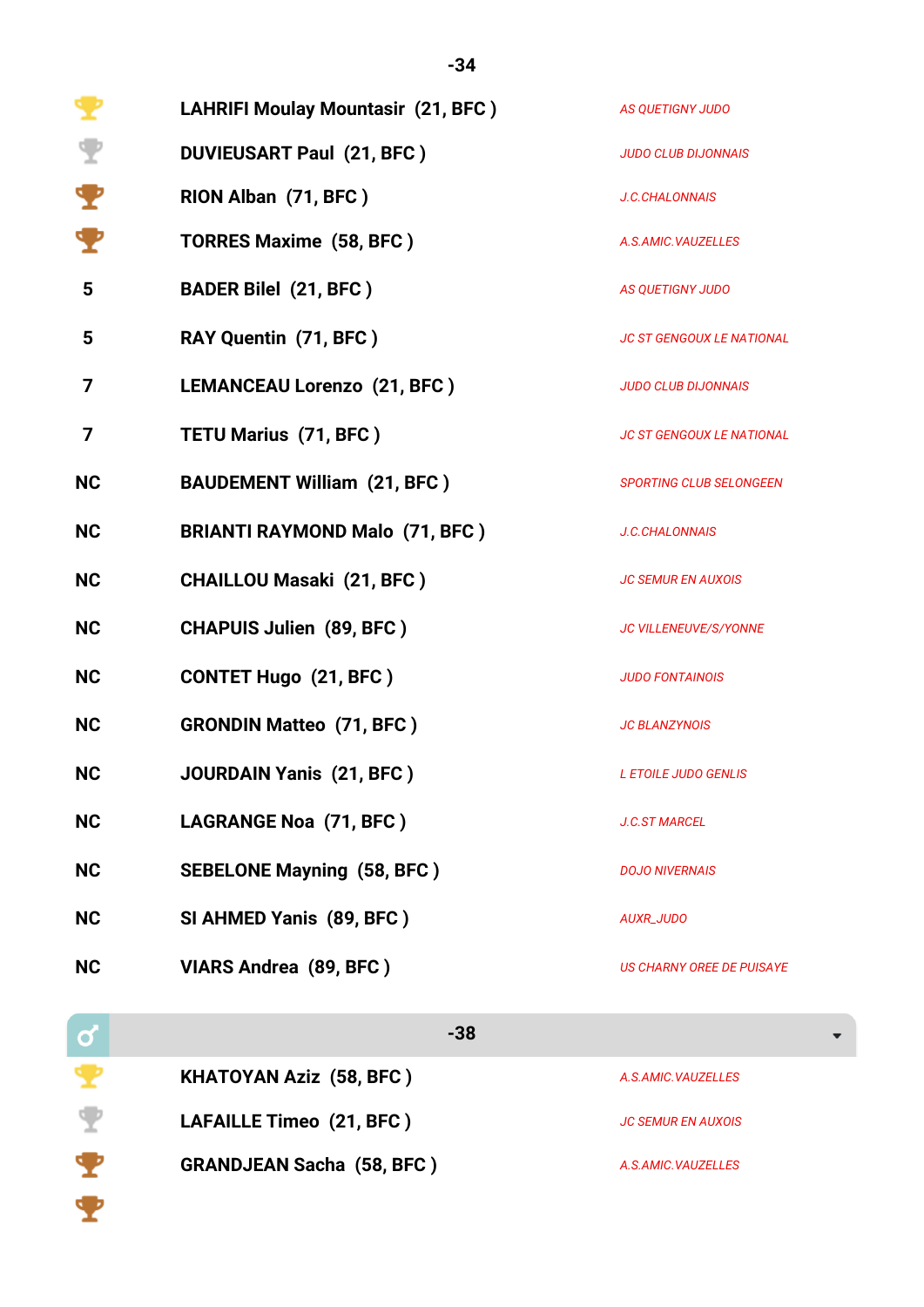|           | PARIZOT Quentin (21, BFC)               | <b>AS QUETIGNY JUDO</b>               |
|-----------|-----------------------------------------|---------------------------------------|
| 5         | DIAZ Gaspard (71, BFC)                  | <b>J.C.CHALONNAIS</b>                 |
| 5         | <b>TREFFOT Mathis (21, BFC)</b>         | <b>JUDO CLUB DE MARSANNAY LA COTE</b> |
| 7         | <b>ALATEINTE Maxence (21, BFC)</b>      | <b>AS QUETIGNY JUDO</b>               |
| 7         | <b>MASIERO Jilani (89, BFC)</b>         | <b>JUDO CLUB CLEMENTIN</b>            |
| <b>NC</b> | <b>BALUSSEAU Erwan (71, BFC)</b>        | <b>J.C.CREUSOTIN</b>                  |
| <b>NC</b> | <b>BEN SALAH Aymen (89, BFC)</b>        | <b>JUDO CLUB CLEMENTIN</b>            |
| <b>NC</b> | EL ASSRI Ouweysse (89, BFC)             | <b>AUXR_JUDO</b>                      |
| <b>NC</b> | <b>KERROUM Mohamed Admane (21, BFC)</b> | <b>ASC JUDO ST APOLLINAIRE</b>        |
| <b>NC</b> | LEDUGNE Sasha (21, BFC)                 | <b>JC SEMUR EN AUXOIS</b>             |
| <b>NC</b> | <b>MARGARITO Liam (21, BFC)</b>         | J C DE LA VALLEE DE L OUCHE           |
| <b>NC</b> | <b>MARTINEZ Mael (21, BFC)</b>          | <b>ASVBD JUDO</b>                     |
| <b>NC</b> | <b>PASCAL Amaury (21, BFC)</b>          | <b>JC SEMUR EN AUXOIS</b>             |
| <b>NC</b> | <b>PERNETTE Leandro (71, BFC)</b>       | <b>ALLIANCE DOJO 71</b>               |
| <b>NC</b> | PERROT Titouan (71, BFC)                | J.C.CREUSOTIN                         |
| <b>NC</b> | PILLERON Isac (21, BFC)                 | <b>AS QUETIGNY JUDO</b>               |
| <b>NC</b> | <b>SCHIAVO Loucas (71, BFC)</b>         | <b>JC ST GENGOUX LE NATIONAL</b>      |
| <b>NC</b> | <b>SEMGHOUNI Ilyies (21, BFC)</b>       | <b>JC SEMUR EN AUXOIS</b>             |
| σ         | $-42$                                   |                                       |
|           |                                         |                                       |

|   | <b>BREUILLET Noe (21, BFC)</b>    | <b>JUDO CLUB BELLENEUVE</b>    |
|---|-----------------------------------|--------------------------------|
|   | <b>TURINAY Mathias (58, BFC)</b>  | UNION COSNOISE SPORT           |
|   | <b>DIATTA Sadio (21, BFC)</b>     | JUDO CLUB DE MARSANNAY LA COTE |
|   | <b>GAUDET Baptiste (21, BFC)</b>  | <b>JUDO CLUB BELLENEUVE</b>    |
| 5 | <b>DEVESSIERE Gabin (58, BFC)</b> | <b>DOJO NIVERNAIS</b>          |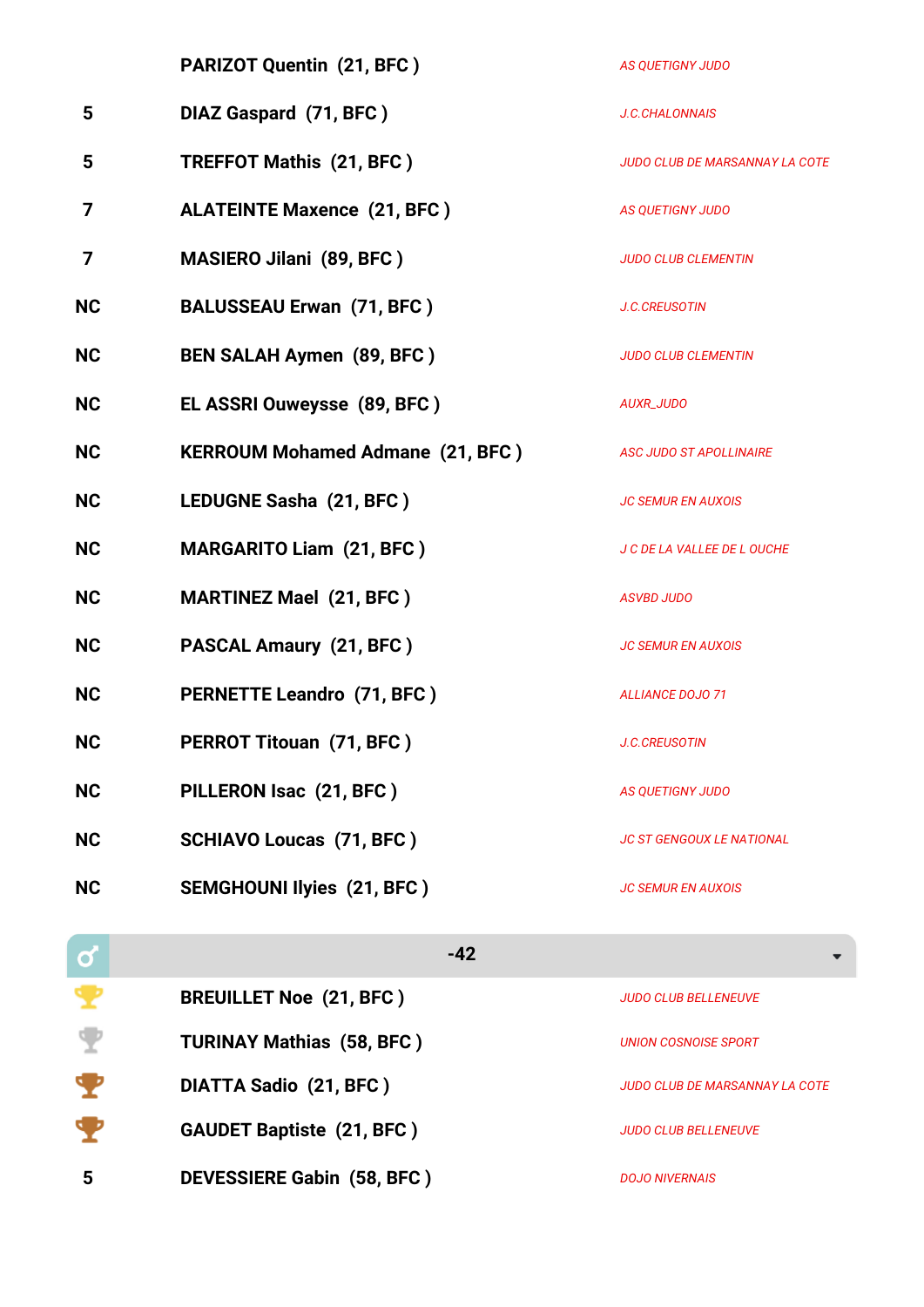| 5         | REFALO Alexandre (89, BFC)             | <b>SENS ARTS MARTIAUX</b>   |
|-----------|----------------------------------------|-----------------------------|
| 7         | <b>ANDRE Alix (21, BFC)</b>            | <b>JUDO CLUB DIJONNAIS</b>  |
| 7         | <b>FALLET-MIYAHARA Kenji (21, BFC)</b> | <b>JUDO CLUB DIJONNAIS</b>  |
| <b>NC</b> | <b>BAYARMAA Chinguun (89, BFC)</b>     | J.C.MIGENNES                |
| <b>NC</b> | <b>CLAVAUD Antoine (89, BFC)</b>       | <b>JUDO CLUB CLEMENTIN</b>  |
| <b>NC</b> | FOUTO Nielsen (89, BFC)                | <b>JUDO CLUB CLEMENTIN</b>  |
| <b>NC</b> | <b>HEMERY Lucas (58, BFC)</b>          | <b>UNION COSNOISE SPORT</b> |
| <b>NC</b> | LOTFI Nour (58, BFC)                   | A.S.AMIC.VAUZELLES          |
| <b>NC</b> | <b>MAZUE Hermes (71, BFC)</b>          | <b>J.C.ST MARCEL</b>        |
| <b>NC</b> | <b>MILAN Eliott (71, BFC)</b>          | <b>JUDO CLUB AUTUNOIS</b>   |
| <b>NC</b> | <b>PELLETIER Amaury (21, BFC)</b>      | <b>BRAZEY JUDO</b>          |
| <b>NC</b> | <b>PRECHEUR Edward (71, BFC)</b>       | <b>BUDOKAN CHALONNAIS</b>   |
| <b>NC</b> | <b>PROST Gabriel (71, BFC)</b>         | <b>ALLIANCE DOJO 71</b>     |
| <b>NC</b> | <b>THAULT Nathan (71, BFC)</b>         | <b>J.C.CHALONNAIS</b>       |
| <b>NC</b> | VITEAUX Jules (89, BFC)                | <b>JUDO CLUB CHABLISIEN</b> |

| $\mathbf Q$ | $-46$                              |                             |
|-------------|------------------------------------|-----------------------------|
| Ŧ           | <b>BONADEI Etienne (58, BFC)</b>   | J.C.DECIZOIS                |
|             | DALLAH Youshua (58, BFC)           | <b>UNION COSNOISE SPORT</b> |
| €           | <b>BLUM Anton (21, BFC)</b>        | <b>JUDO CLUB DIJONNAIS</b>  |
|             | <b>RIBOLI Tristan (58, BFC)</b>    | J.C.DECIZOIS                |
| 5           | MERBAH Jad (21, BFC)               | <b>JUDO FONTAINOIS</b>      |
| 5           | YAHLA Ryad (58, BFC)               | UNION COSNOISE SPORT        |
|             | <b>BLANQUET Evariste (21, BFC)</b> | <b>JUDO CLUB BELLENEUVE</b> |
|             | <b>ROBERT Hyacinthe (71, BFC)</b>  | <b>J.C.CHALONNAIS</b>       |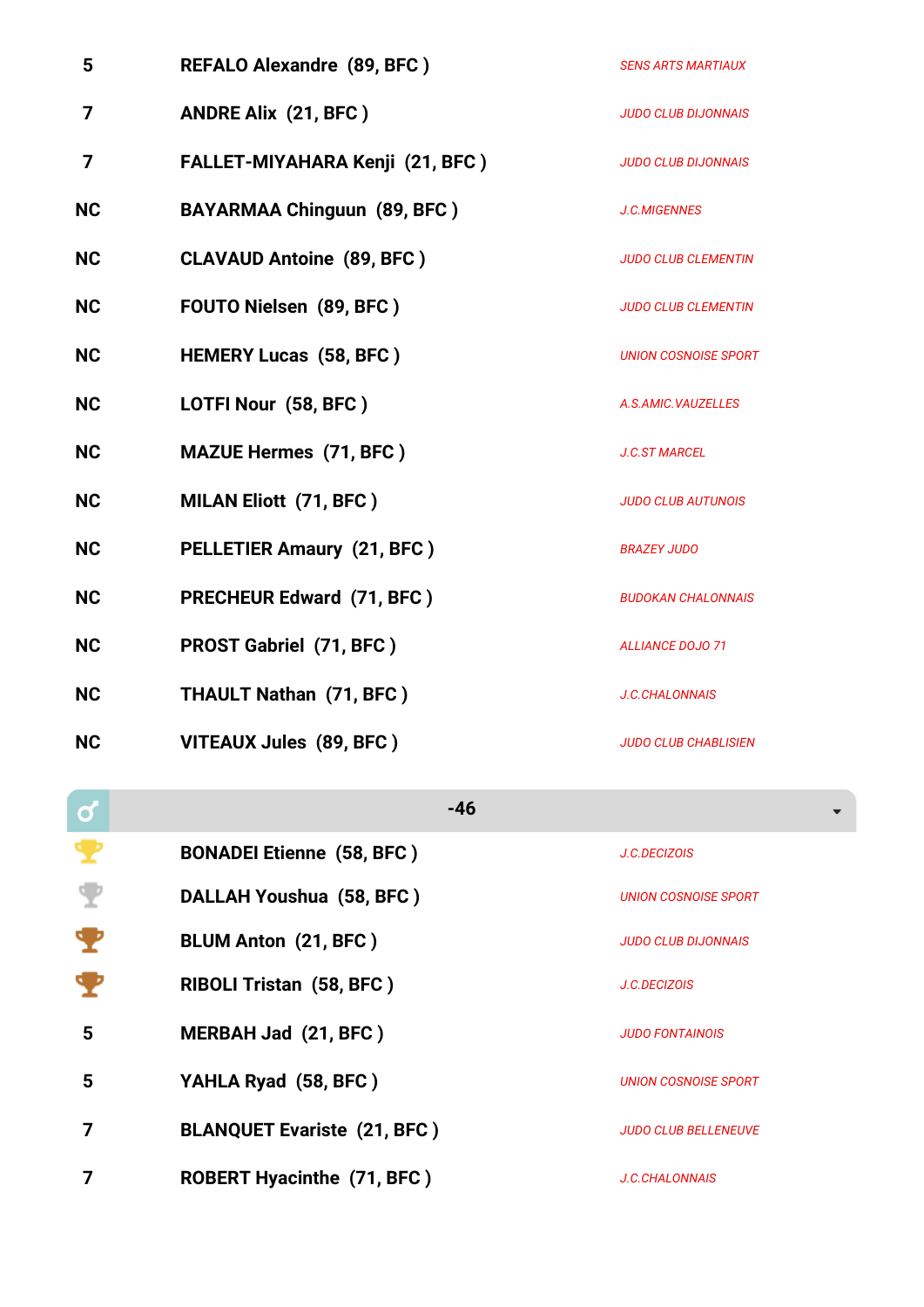| <b>NC</b> | <b>ADAMYAN Razmik (21, BFC)</b>         | <b>JUDO CLUB DIJONNAIS</b>            |
|-----------|-----------------------------------------|---------------------------------------|
| <b>NC</b> | <b>BARAHO Hamza (21, BFC)</b>           | <b>ASC JUDO ST APOLLINAIRE</b>        |
| <b>NC</b> | <b>BAYSSET Thibault (71, BFC)</b>       | <b>MACON JUDO</b>                     |
| <b>NC</b> | <b>BENSAIDANE Salaheddine (21, BFC)</b> | <b>AS QUETIGNY JUDO</b>               |
| <b>NC</b> | <b>BILBOT Nolan (21, BFC)</b>           | <b>LA PRECYLIENNE</b>                 |
| <b>NC</b> | <b>BIZOUARD Zachary (21, BFC)</b>       | <b>JUDO CLUB DE MARSANNAY LA COTE</b> |
| <b>NC</b> | <b>BUFFAUT Theo (89, BFC)</b>           | <b>SENS ARTS MARTIAUX</b>             |
| <b>NC</b> | <b>CARABIN Mael (71, BFC)</b>           | J.C.CHALONNAIS                        |
| <b>NC</b> | DERCOURT Clement (89, BFC)              | J.C.MIGENNES                          |
| <b>NC</b> | <b>MAHDAOUI Liham (89, BFC)</b>         | <b>AUXR_JUDO</b>                      |
| <b>NC</b> | MAILLY Jules (89, BFC)                  | <b>JUDO CLUB APPOIGNY</b>             |
| <b>NC</b> | MILAN Hugo (71, BFC)                    | <b>JUDO CLUB AUTUNOIS</b>             |
| <b>NC</b> | <b>PETIT Corentin (58, BFC)</b>         | AVENIR SPORT FOURCHAMBAULT            |
| <b>NC</b> | <b>POLTURAT Clement (71, BFC)</b>       | A.S.LUGNYSOISE                        |

| $\mathbf 0$ | $-50$                                         |                             |
|-------------|-----------------------------------------------|-----------------------------|
|             | <b>GULIASHVILI Louis (71, BFC)</b>            | <b>JUDO CLUB DIGOIN</b>     |
|             | <b>NDEM BILOUNGA Francois Denis (71, BFC)</b> | <b>ALLIANCE DOJO 71</b>     |
|             | <b>RAMOS Eliot (89, BFC)</b>                  | US CHARNY OREE DE PUISAYE   |
|             | <b>SEDDIKI Iliane (71, BFC)</b>               | <b>J.C.CREUSOTIN</b>        |
| 5           | <b>OCHIRBAT Tengis (21, BFC)</b>              | AS QUETIGNY JUDO            |
| 5           | ROUX Quentin (71, BFC)                        | <b>JC SENNECEY LE GRAND</b> |
| 7           | <b>BERNARD GODET Albin (21, BFC)</b>          | JUDO DOJO DE BOURGOGNE      |
| 7           | <b>SAVIGNAT Evan (58, BFC)</b>                | A.S.AMIC.VAUZELLES          |
| <b>NC</b>   | <b>AMRIEV Mouhammed (58, BFC)</b>             | <b>DOJO NIVERNAIS</b>       |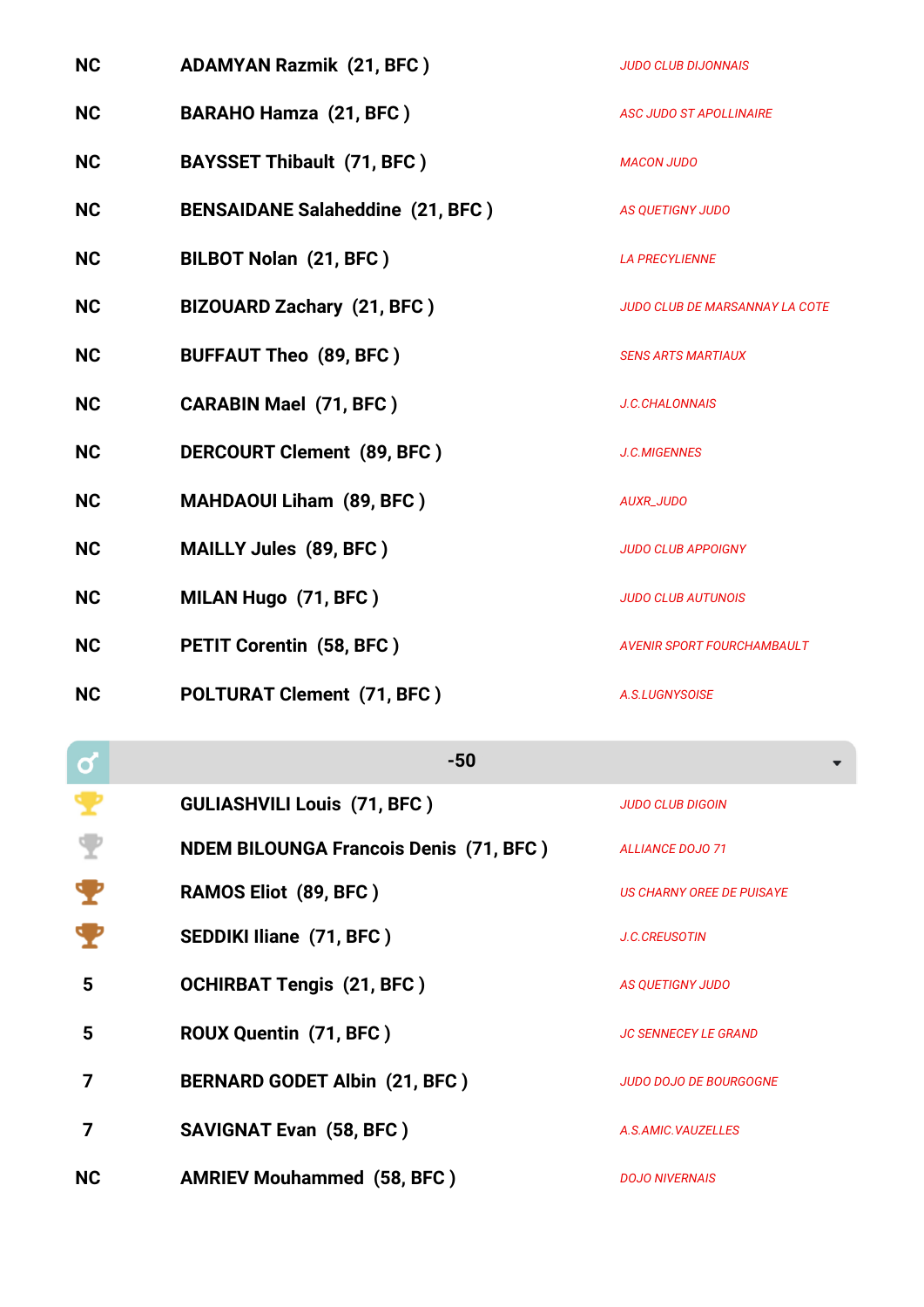| <b>NC</b> | <b>BIOTET Eliott (21, BFC)</b>   | <b>ASVBD JUDO</b>          |
|-----------|----------------------------------|----------------------------|
| <b>NC</b> | LEHLOU Ilyess (21, BFC)          | TALANT JUDO                |
| <b>NC</b> | <b>MENNEGLIER Hugo (21, BFC)</b> | AS OUETIGNY JUDO           |
| <b>NC</b> | <b>MULLER Timothe (58, BFC)</b>  | AVENIR SPORT FOURCHAMBAULT |
| <b>NC</b> | PETIT BOCOUM Nolan (71, BFC)     | JUDO CLUB DE CHAUFFAILLES  |
| <b>NC</b> | <b>SARAS Benoit (21, BFC)</b>    | JUDO DOJO DE BOURGOGNE     |

| σ         | $-55$                                      |                                       |
|-----------|--------------------------------------------|---------------------------------------|
|           | ALVES Nuno (89, BFC)                       | <b>JC VILLENEUVE/S/YONNE</b>          |
|           | <b>HAIFI Soulaymane (21, BFC)</b>          | <b>JUDO CLUB DE MARSANNAY LA COTE</b> |
|           | <b>GUILLOT Milton (58, BFC)</b>            | <b>UNION COSNOISE SPORT</b>           |
|           | RENON Mahe (71, BFC)                       | <b>JUDO CLUB CHAROLAIS</b>            |
| 5         | <b>GENTIL Esteban (71, BFC)</b>            | <b>JC BLANZYNOIS</b>                  |
| 5         | PROST Axel (21, BFC)                       | <b>JUDO CLUB DIJONNAIS</b>            |
| 7         | <b>CORSEL Louis (71, BFC)</b>              | A.M.CHATENOY LE ROYAL                 |
| 7         | <b>MESSAUX Mael (58, BFC)</b>              | J.C.DECIZOIS                          |
| <b>NC</b> | BEN MOHAMED KOENIG Samuel (21, BFC)        | <b>JUDO CLUB DIJONNAIS</b>            |
| <b>NC</b> | <b>COURTOIS BERRUCAS Clement (89, BFC)</b> | <b>JUDO CLUB APPOIGNY</b>             |
| <b>NC</b> | <b>GERARD Viggo (89, BFC)</b>              | <b>JC VILLENEUVE/S/YONNE</b>          |
| <b>NC</b> | TEBARI Ziad (21, BFC)                      | L ETOILE JUDO GENLIS                  |
| <b>NC</b> | ZAAMI Jad (71, BFC)                        | <b>FOOT.C.GUEUGNONNAIS</b>            |
| <b>NC</b> | <b>ZEDDAM Amin (71, BFC)</b>               | <b>J.C.CHALONNAIS</b>                 |

**COMPANY -60 YONZIMA Joakim (21, BFC)** *DOJO COTE D ORIEN* **SOUGUIR Yassine (21, BFC )** *AS QUETIGNY JUDO*